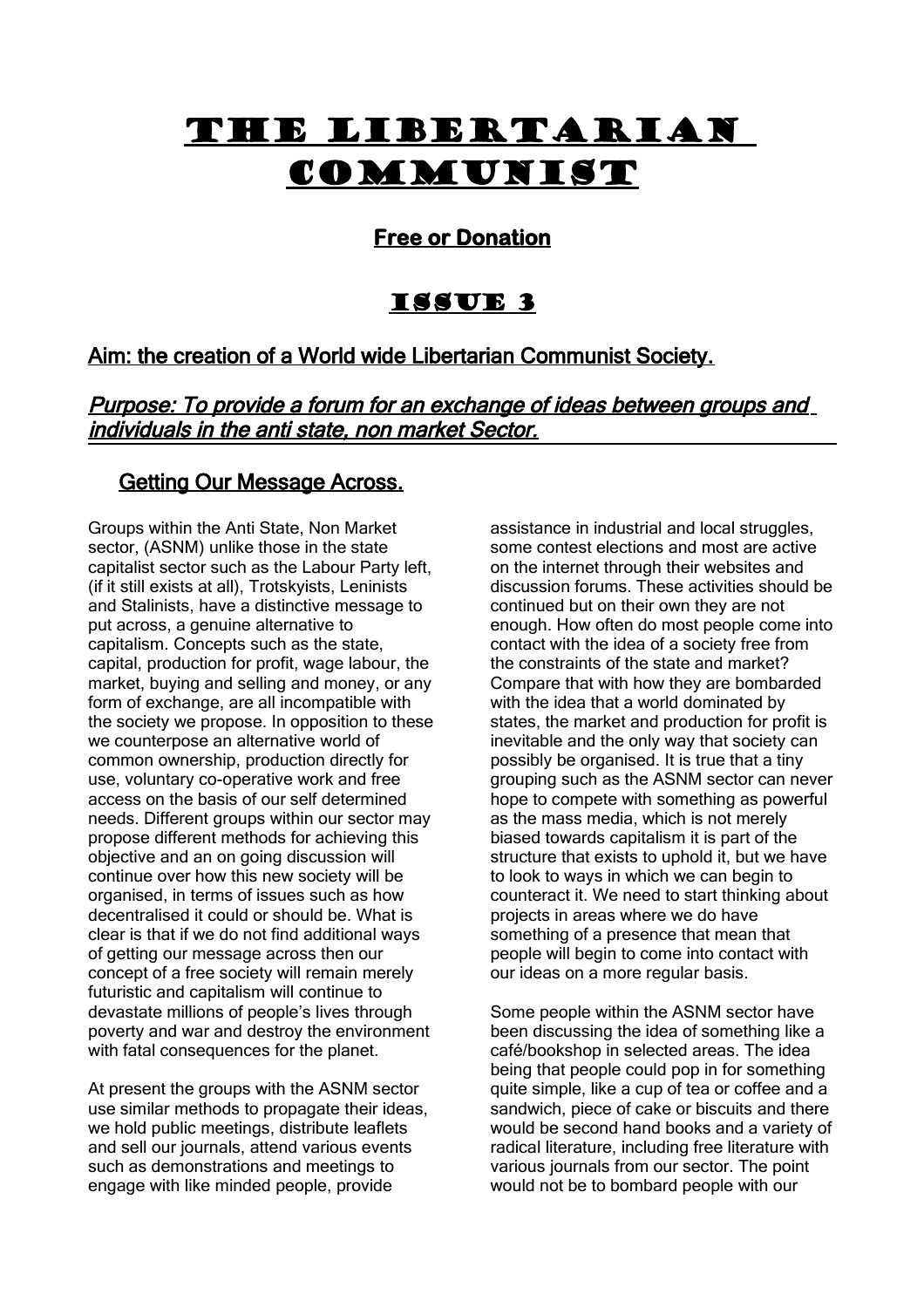ideas but would mean that they would come into contact with such literature in a relaxed and friendly atmosphere. An article in the Anarchist Federation journal Organise (Summer 2008) on the concept of social space and social centres is related to this idea. This article does not advocate the idea of a café or bookshop but such a setting could create the kind of relaxed atmosphere that is required. As that article pointed out the aim would be to make such places; "an easy point of access to others in the community to encourage communication, education and confidence within the class". As that article also suggests such places could have the potential to act as a local hub of organisation and struggle and could play an important role in taking the class struggle out of the confines of the workplace and into the life of the community. They must, as the author points out, reach out to the community and not become the preserve of activists.

The problems with such projects are the usual ones of time and finance. A café/bookshop would be costly to start up and there would be the problem of at least having to cover costs even if they were run on a voluntary basis. Another suggested project is the idea of an internet radio station and this might not cost as much to set up and run. As we are limited in terms of finance and time, projects such as cafes/bookshops/social centres might be more realisable if two or more groups within the ASNM sector organised them as a joint venture. The aim here is to put the idea forward or maybe just to reintroduce it so if you have a comment or want to contribute to the idea in some way feel free to use The Libertarian Communist to discuss it further or if you prefer use one of the online discussion forums within the ASNM sector. It would be good to hear proposals of how to take this forward, we know what the problems are, and we need to discuss how we might overcome them.

The idea of The Libertarian Communist Is to provide a forum for an exchange of ideas between groups and individuals in the Anti State, Non Market sector. If you have any views on any article in this issue or wish to write on any other issue feel free to write in but please do not make any contributions too long. You can contact The Libertarian Communist by emailing me at **[ray.carr1@ntlworld.com](mailto:ray.carr1@ntlworld.com) or [ray.carr1951@yahoo.com](mailto:ray.carr1951@yahoo.com)** or writing to me at **Flat 1, 99 Princess Road, Branksome, Poole, Dorset BH12 1BQ**

# Feedback from issues 1 and 2

We received the following comments about various point made about the SPGB in the last two issues. These comments have been extracted from a longer letter.

## From **Laurens Otter**

## The DoP

The D.o.P. Clause 6 is illogical. It starts by rightly saying that the sole purpose of government is "to conserve the monopoly by the capitalist class .." it then says that someone wishing to change society must (at least de facto) become such a government, one might accept that "conquer the powers" meant something else if it wasn't for the party's general stress on parliamentarianism.

There is no clue as to how long that conquest should last, no consideration – which is weird from Marxists – that having taken power, the SPGB reps, (so placed in government /parliament) might come to like the power and privileges so gained, and be less eager to abolish capitalism. No doubt the party has said on occasions that the M.P. s would be delegates subject to party recall; but it has also denounced others for going against "democratic norms" – which were interpreted to be the existing parliamentary rules – rules which specifically forbid as "contempt of parliament" any attempt by an external party organization to intervene in the voting patterns of M.P. s. Which is why Atlee was able to claim that Maxton and the ILP had abandoned its commitment to democracy.

## **Propaganda**

I am not as irked as is L Robertson by the SPGB' s basic approach. They specialize in non targeted propaganda. That non – targeted is important. Most of us – whether it's at work, (whether the issues are with the boss or the T. U . bureaucracy), some other economic context such as a tenants' / residents association, whether it's in the peace movement, the anti racist one, a civil liberties' issue or whatever, look out for an area where there are people who already have an issue with the status quo and in some way are protesting or otherwise opposed. We go to a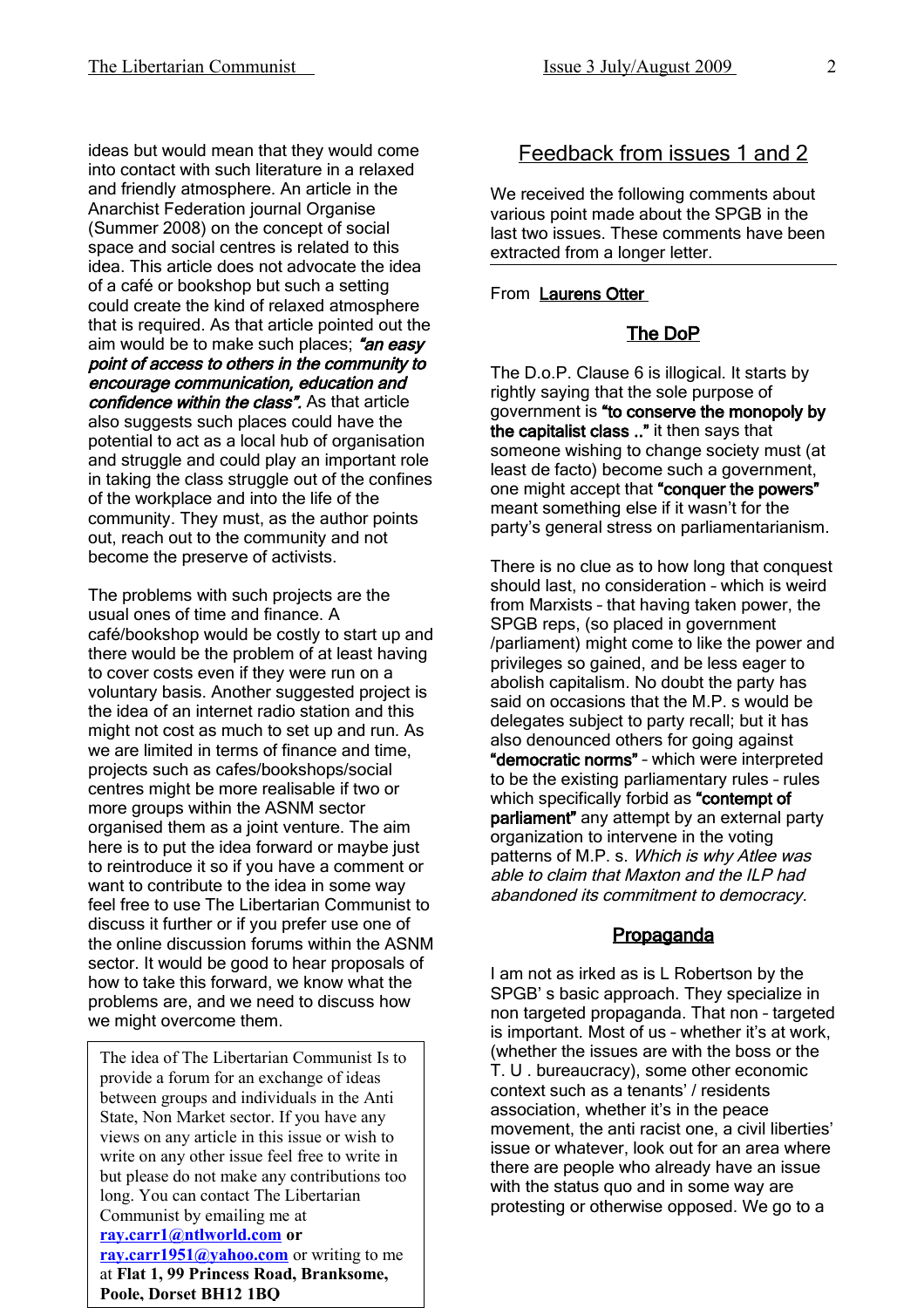ready made audience, and provided our actions show us to be more sincere than Stalinists or Trots, it's not really difficult to get people to discuss and think about libertarian socialist arguments. The SPGB tackles the much harder job of going to people who may well be perfectly satisfied with society as it is. They are unlikely ever to have any significant impact, but are doing something that someone has to do; it may be strangely un – Marxist, but if the SPGB didn't exist we'd have to invent them.

## The Hostility Clause

However much as an anarchist I am on the wrong side of it, I don't really object to the hostility clause. The thing is that early on it was given a meaning that its wording doesn't imply; and this was purely because the SPGB founders were tired of being patronized by De Leon. They like him had reacted against Hyndman's on – off line on going in to the nascent Labour Party (then the Labour Representation Council) but he hadn't informed them that he was leaving; Allen had fallen out with the Edinburgh De Leonists and Lehane had done so with James Connolly. So they didn't want to talk to the SLP, and used the hostility clause as a justification for refusing to do so, though only a few months before they had regarded the De Leonists as fellow "impossibilist" socialists; which – by a literal reading of the clause – should have meant that both groups should unite as the same party.

The Following article was sent in by Robin Cox.

------------------------------------------------------------

### **Bringing it all together**

I was interested to read the feedback/ responses to the discussion on the SPGB in LC2.

I think there is a danger in dismissively attacking the "parliamentarianism" and "abstract propagandism" of the SPGB, of merely mirroring or reproducing the kind of black-or-white mindset entertained by some (but, by no means all) comrades in the SPGB itself. This comes across in some of the comments made in the feedback section. For example, it is pointed out that the SPGB *"is solely a propaganda organisation that sees its role as converting workers one by one to the "case for socialism". If that is the way to achieve a new society, than frankly we have no hope at all".* Quite. But that surely doesn't mean that propaganda has no role to play at all and that we should be putting all our eggs in whatever other basket is available to us, such as building up a **"culture of resistance"** to capitalism.

We really should be moving beyond this kind of sterile either-or approach. We should be thinking in terms of a way that weaves together these different strands of activity into a more comprehensive, multi-faceted, inclusive approach to bringing about change not limiting or narrowing down the options available to us. Abstract propagandism has a role to play in this as much as building up a culture of resistance or whatever. Indeed. there are synergistic benefits to be gained from the interaction of one with the other and I would argue that it is only through bringing into play the full range of options available to us that we can ever hope to create the necessary momentum for change

I know it is difficult for an organisation like the SPGB to break the historic mould in which it was formed and to look beyond its political horizons. Confined to the hothouse environment of political activism, there is a tendency to view those *not "with us"* as being necessarily *"against us".* Political contestation encourages such a dichotomous view of the world. Personally, I am a tad suspicious of any wholesale sweeping absolutist denunciation of the SPGB's way of doing things on such (frankly questionable) grounds that it has no bearing on the class struggle whatsoever. Concealed within such statement - ironically - is the assumption that there is, somewhere, some single unique magical univocal formula which can be applied but that, given the all too evident failure of the SPGB to make progress, this clearly is not to be found in what the SPGB has to offer. So we have to reject altogether what the SPGB has to offer. This argument would carry slightly more weight if it could be shown that other approaches than the political one promoted by the SPGB had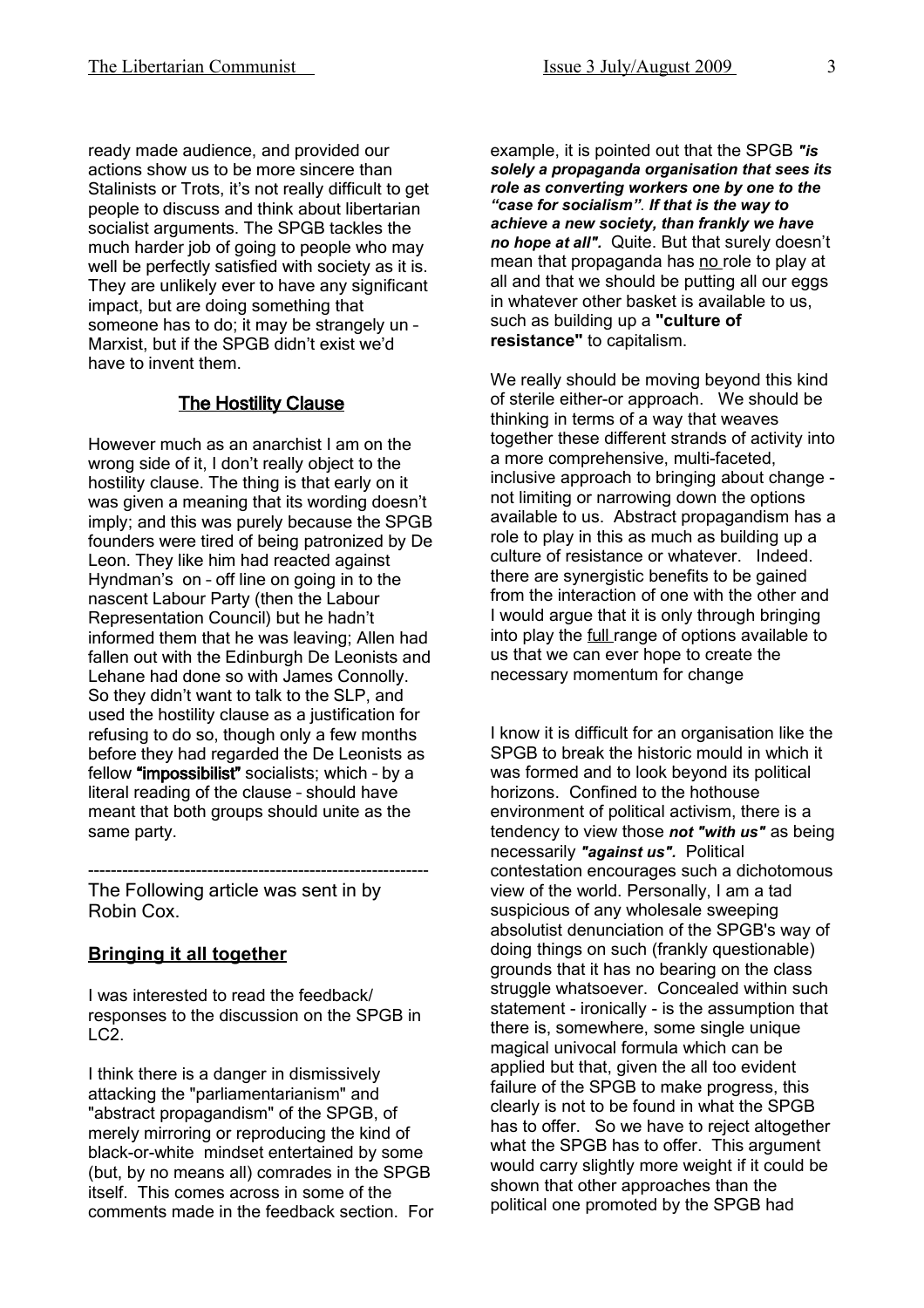significantly propelled us forward towards communism. Unfortunately, there is scant evidence to suggest that they have. So it is time to stop thinking in terms of maybe the answer lies in going down this particular path as opposed to that particular one. The more different routes we take , the greater the likelihood that we will all arrive at the destination we commonly desire, providing of course, that we maintain constant communication with each other in the process and remind ourselves of just what it is we are wanting to achieve. That actually is the role of abstract propaganda as I see it - to give creative clarity and coherence to our various activities and invest them with a sense of purpose and direction. We should not be quite so dismissive of the importance of the SPGB in this respect. At the very least, it stands head and shoulders above virtually everyone else on the Left in upholding the communist ideal where so many have succumbed to the paralysis of Leninism or Labourism.

For their part, the SPGB should learn to be less defensive and uptight about its political convictions - more relaxed, experimental and accommodating in its approach to other approaches. It should also learn to curb its tendency towards "party line-ism" and monolithism and foster instead a more open, pluralistic culture in which differences of opinion can be respected rather than instantly condemned. This is difficult because of the very format in which ideas are considered, debated and subjected to a vote. Losing the vote on some theoretical item up for discussion at conference carries the very strong implication that the Party collectively considers your opinion to be wrong on this matter and invites you to fall into line with the mainstream. No doubt those who believed, several centuries ago, that the sun revolved around the earth and not the other way round, felt much the same. The veracity of a point of view is not dependent upon the amount of support it attracts and there is an urgent need to build up a kind of vigorous healthy alternative culture within the organisation - indeed any revolutionary organisation - as a counterweight to the bureaucratic tendencies towards quantification and vote counting which stifle fresh thinking and reinforce dogmatism. Of

course, there is a need to maintain boundaries, to assert what the organisation is basically about in order for it to perpetuate itself in a coherent fashion. The problem comes when you draw the boundaries around yourself too tightly and this is I think the problem with the SPGB - it is, clearly, unnecessarily restrictive in some of its conditions for membership.

One final point, I am not persuaded by the views of Pannekoek, Bookchin and co on the question of parliamentarianism. Pannekoek's view is that *"Parliamentarianism inevitably tends to inhibit the autonomous activity by the masses that is necessary for revolution"* But does it? I think this a case of taking what is only historically contingent to be inevitable. If you solicit votes on the grounds that you are going to do something for the electors so that they then have an expectation of this and wait upon you to fulfil your promise then, yes, I suppose it could conceivably inhibit autonomous activity. But this is what capitalist political parties do and of course the Leninists likewise with their theory of the vanguard party. It doesn't follow that a socialist party should follow suit. It is certainly not how I think the SPGB envisage their role in electoral activity

But there is also a further point which comes back to what I have been saying all along. Parliamentarianism can only inhibit autonomous activity by the masses if that is all that that you see as needing to be done to effect change which will then lead you to disregard other activities. So it is not parliamentarianism as such that leads to this outcome but only the dogmatic insistence that nothing else but parliamentarianism is required. In a sense, "antiparliamentarianism" can be just as dogmatic and restrictive as the belief that the only way you get a communist society is by voting for it.

#### **Robin Cox**

**Articles, comments, letters for the September/October issue of The Libertarian Communist should arrive by Friday August 14th. By Post or Email, see details in the text box on page 2.**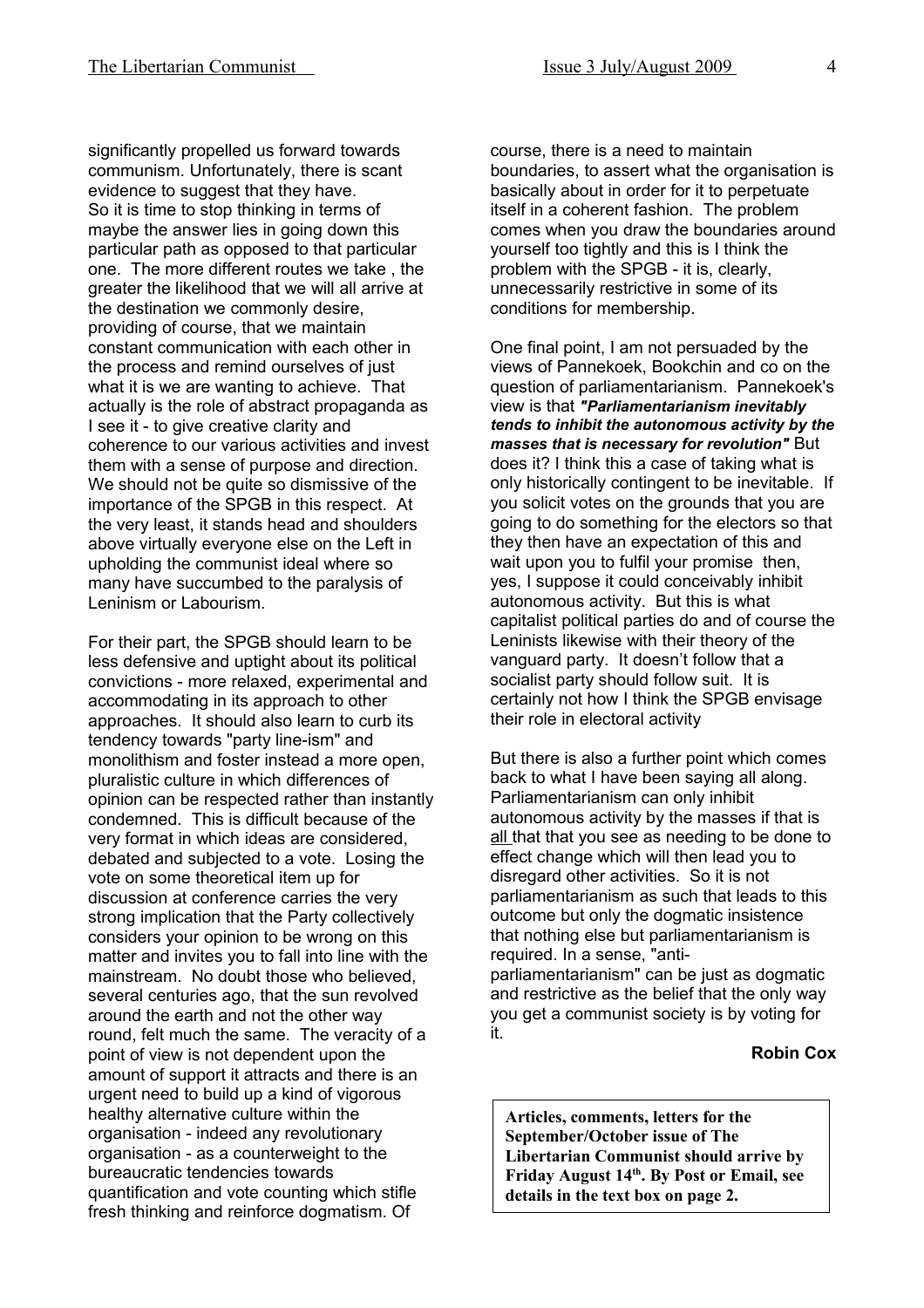#### The Dilemma of trade unionism.

This year's Tolpuddle Festival takes place on Saturday/Sunday July 18/19<sup>th</sup>. To many the events that led to six Dorset farm labourers being convicted and sentenced to transportation to Australia in 1834 for attempting to form a trade union mark the beginning of the British trade union movement. Whilst today trade unions are tolerated in most of the advanced economies of the world it is just as dangerous to be a union activist in many parts of the world as it was in Britain in 1834. According to the Annual Survey of Violations of Trade Union Rights 2009 (ITUC), widespread and grave anti union practice is still occurring in Columbia, Burma, Belarus, Sudan, Zimbabwe, Swaziland, Iran, Pakistan Philippines, Honduras and Guatemala. The survey adds that in 2008 at least 76 labour activists died trying to defend/promote workers rights', 49 of these occurred in Columbia. In countries in every region, trade unions are either banned or their activities restricted. For example China continues to ban independent trade unions and those involved in organising or protest activities are often arrested and likely to be subjected to prison or "re-education through work" (ITUC 2009) For the workers involved in these parts of the world the choice is often as stark as attempting to resist and risk being killed in the process or acquiesce and live in dire poverty.

To those of us in the anti state, non market socialist/anarchist sector (ASNM) trade unionism places us in a dilemma. In a non revolutionary period, as at present, it would be foolhardy to urge workers to dessert trade unions and join us in revolutionary unions. Most workers would ignore such calls and you cannot build mass class conscious industrial organisations without mass class consciousness. This does not mean that many of us will not, out of principle, join the Industrial Workers of the World or the Solidarity Federation but for the present such movements are likely to remain a tiny fraction of organised labour. So many of us have little alternative but to work within trade unions but at the same time we remain highly critical and sceptical about them. This is due to the very functions that trade unions carry out. The most famous and still accepted definition of

trade unions comes from the Webb's who spoke of their function as being improving the conditions of employment of wage earners, at a later date Flanders listed the main function of trade unions as to regulate and improve working conditions. So modern trade unions were born out of the capitalist system and aim only to operate in it, not overturn it. In carrying out their basic functions the trade union movement encourages the already accepted ideas that the wages system is natural and inevitable and that to struggle to abolish it is utopian. Very often they put forward the idea that workplace struggles are merely due to bad management rather than the inherent conflict of interest inherent in the profit system itself. They foster a leadership – follower, "leaders know best mentality". The life styles of union leaders and high ranking officials are tied up with the continuation of capitalism and they mix more with the employing class than with those they are supposed to represent. Many unions fund and support, the Labour Party, an openly capitalist party that exists to maintain and run capitalism. Very often their comments on issues stresses just how tied up with the system they are, take for example the present economic crisis where they align the interests of workers to those of the exploiting class.

For trade unions freedom means the right to have a job, in other words the right to be exploited, the right to be a wage slave. To the ASNM socialist/anarchist this is not freedom at all. Writing in Guitar World in 1997 about "American Freedom" for which you can substitute any country in the world, private or state capitalist, Tom Morello, the Rage Against the Machine guitarist had this to say about the wages system: "... the number one freedom that you and I have is the freedom to enter into a subservient role in the workplace. Once you exercise this freedom you've lost all control over what you do, what is produced and how it is produced. And in the end the product doesn't belong to you. The only way you can avoid bosses and jobs is if you don't care about making a living. Which leads to the second freedom: the freedom to starve". How should we relate to trade unions, should we seek to by pass them or work within them? This is a subject worthy of far greater discussion and it would be interesting to get peoples thoughts on the issue.